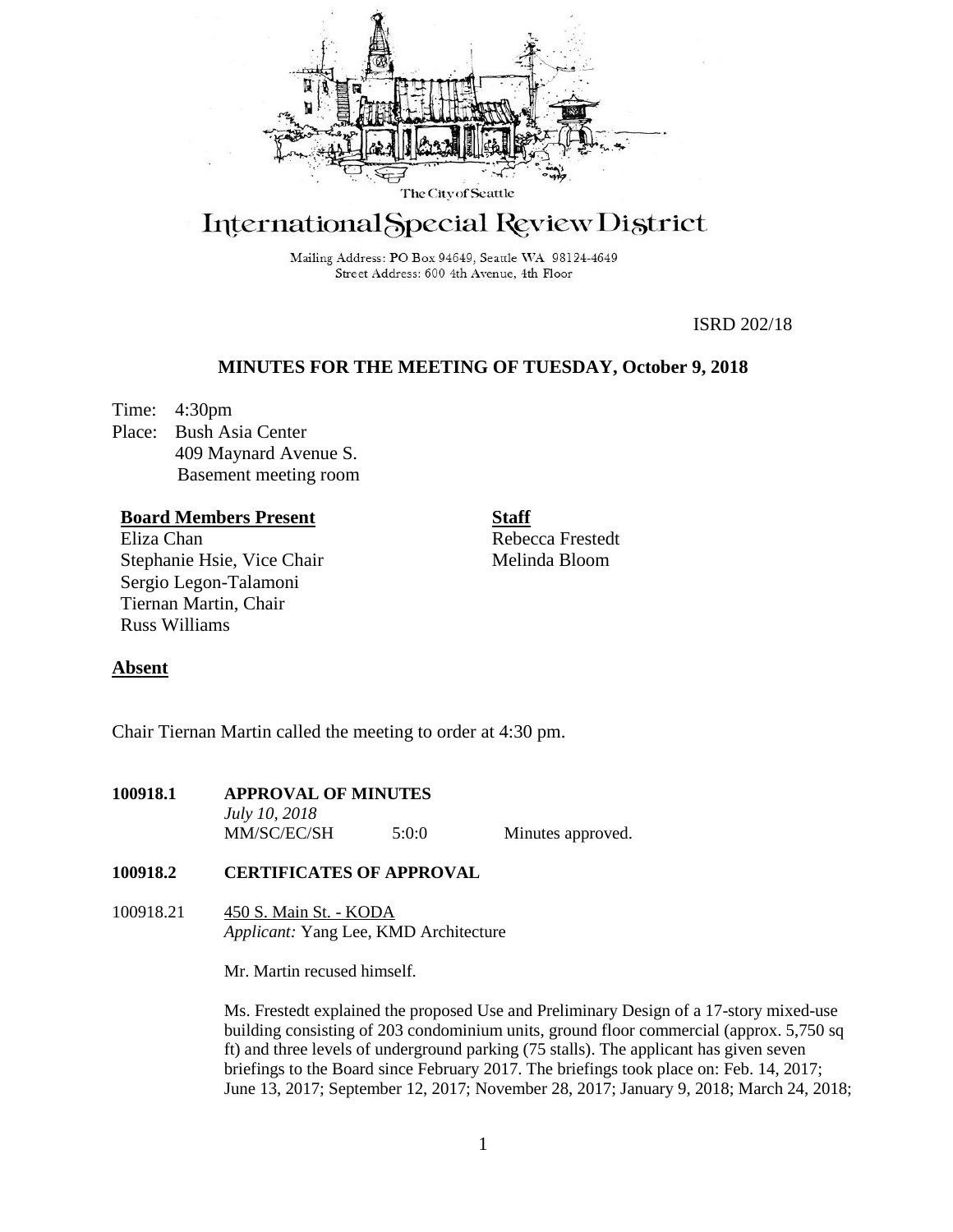and August 20, 2018. Ms. Frestedt distributed a detailed copy off the staff report, with a chronology of past meetings (see original in DON file).

She said there is one departure requested:

#### **Departure #1: Overhead weather projection** – SMC 23.49.018 & SMC 23.53.035

*Proposal to reduce depth of canopy to 5' to allow space for street trees.*

She said a review of a second departure related to **Rooftop Coverage and Screen Setback** will be deferred until review of the Final Design application.

Applicant Comment:

Applicants presented via PowerPoint; for detail, see DON file.

Yang Lee, KMD Architects, provided an overview of the project, development objectives, site and zoning analysis, sun and shadow studies, street perspectives, and departure requests.

Jason McCleary, KMD, summarized departures.

Mr. Lee continued to go over massing and use and building perspectives.

Mr. McCleary said that the development includes 203 condo units with amenity space on roof top, interior, and outdoor. He went over ground floor plans and said that one livework unit, one small and two large retail spaces are planned; retail spaces will connect via ramp for ADA. There is a small building lobby, mail center, storage, dog run, space for loading, and mechanical space. He said a security guard / concierge will be on site 24/7; retail, which has not yet been identified, will likely function  $7:00 \text{ am} - 7:00 \text{ pm}$  and then the lobby will be locked and accessed via key card only. He said the garage access for 75 stalls is off the alley. Parking garage is two levels; the building is over the bus tunnel, so they can go down only three levels. He went over interior programming as it relates to exterior design including residential units, gym conference room/library, green roof.

Mr. Lee continued presenting detail on elevations, fenestration and setbacks.

Ms. Frestedt noted that the Board had previously requested an arborist report providing detail on the removal of Cherry trees. She asked the team to present findings of the report.

Mr. Lee went over arborist report by City Arborist and said the 10 Cherry trees are not heritage trees and there is no requirement to save them. He said they were planted in 1970 when the parking lot was built and they are not very healthy. He said they plan to imprint cherry blossoms into the canopy to preserve the memory of the trees.

Ms. Hsie reminded all parties that the ISRD Board does not have jurisdiction over affordability.

Public Comment: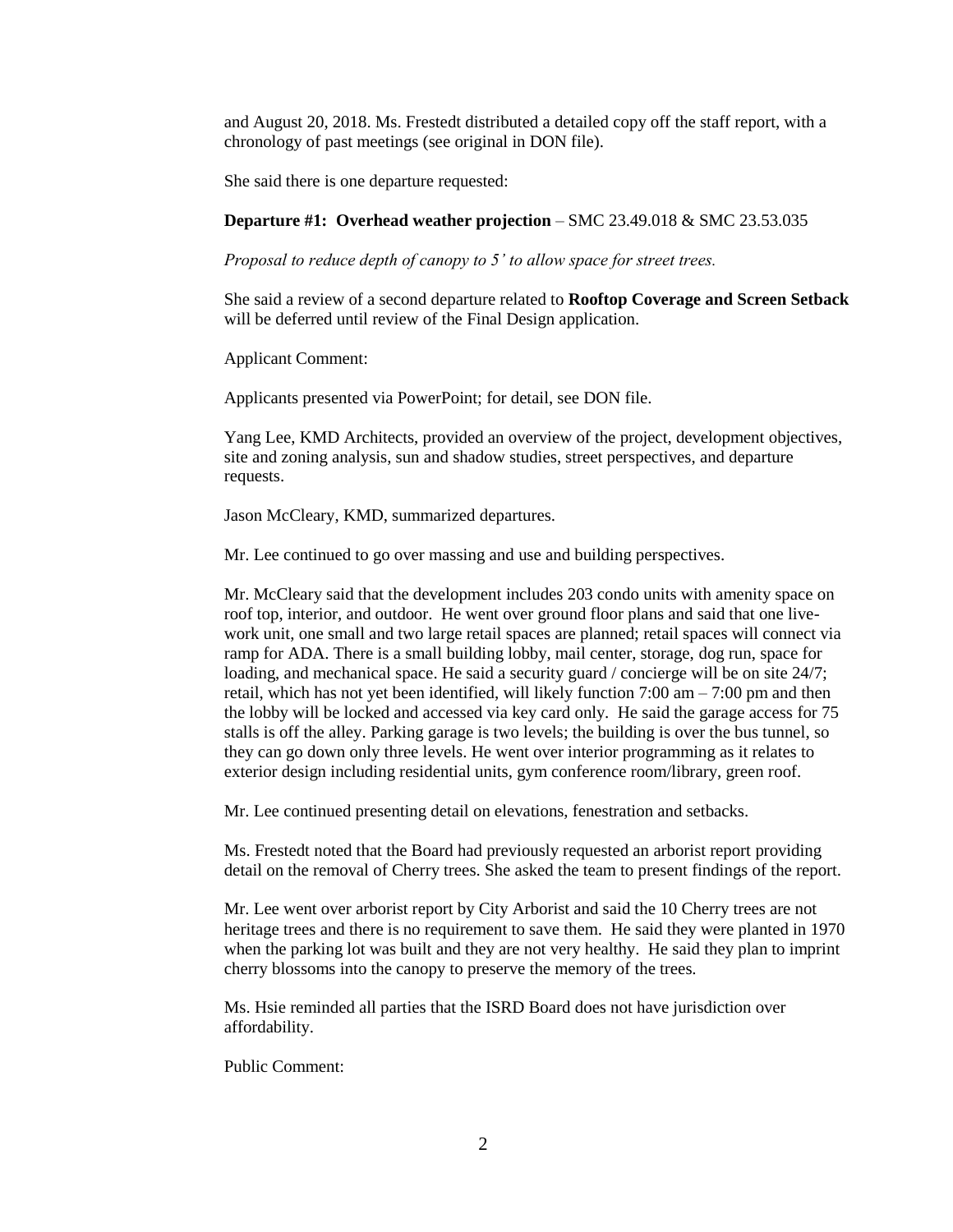Leslie Morishita, InterIm CDA, read from a written statement, the text of which follows below:

"For 50 years, InterIm CDA has led the struggle to preserve and protect the people and culture of the International District, especially on behalf of its low income limited Englishspeaking immigrants and refugees who built the neighborhood and are its heart, its soul, and its backbone. InterIm was instrumental in establishing the ISRD Board whose purpose is, to "promote, preserve and perpetuate the cultural, economic, historical, and otherwise beneficial qualities of the area…".

We have the utmost respect for our ISRD board members who give of their own time and talents to carry out this purpose. With today's onslaught of speculative high-rise developments in the neighborhood, this review process has become very frustrating. Our biggest concerns with profit driven developments like KODA, have less to do with massing, scale, and design expression (not to say these aren't troubling), and more to do with development that does not advance equity for our community. We believe that equitable development outcomes begin with equitable community engagement processes in which the community and community interests are grounded in the project. While this project has been in front of the ISRD board numerous times, we feel that it still does not address community concerns such as: 1. Advancing economic opportunity for small community serving and immigrant owned businesses; 2. Preventing residential, commercial and cultural displacement; 3. Honoring and supporting local & cultural assets; 4. Promoting health and safety.

KODA has not committed to supporting small community-serving businesses or community-based agencies. This project does not provide any affordable housing that this community needs, nor does it provide affordable commercial space. This project does not respect local community character, cultural diversity, or values - it does not strengthen existing networks or social cohesion. Lastly, this project has not committed to providing a public space that is truly accessible to the community - any provision in terms of access is completely up to the future condo association board.

We want to expand the purview of the ISRD review process to include equitable development principles and criteria, so we can have meaningful consideration here about those things that matter most to InterIm, and we look forward to working with our City officials on this.

Further, while we don't believe that one glass high rise of luxury condos will doom the neighborhood, there are numerous similar projects in the works and we are gravely concerned about the cumulative impacts of these projects –Impacts not just on the physical character of the neighborhood, but on who will be able to live here, and on the neighborhood fabric woven from networks of social, cultural, and economic relationships that help our community members to thrive. Therefore, we also want to expand the purview of the ISRD review process to consider the cumulative impacts of specific types of projects. Lastly, we want to see the City of Seattle's own Racial Equity Toolkit applied to the policies that shape the ISRD Board and process.

InterIm was founded to preserve and protect the people and culture of the ID. Therefore, we must oppose the KODA development, for reasons utterly outside the purview of the ISRD review process but very much at the heart of why InterIm exists at all."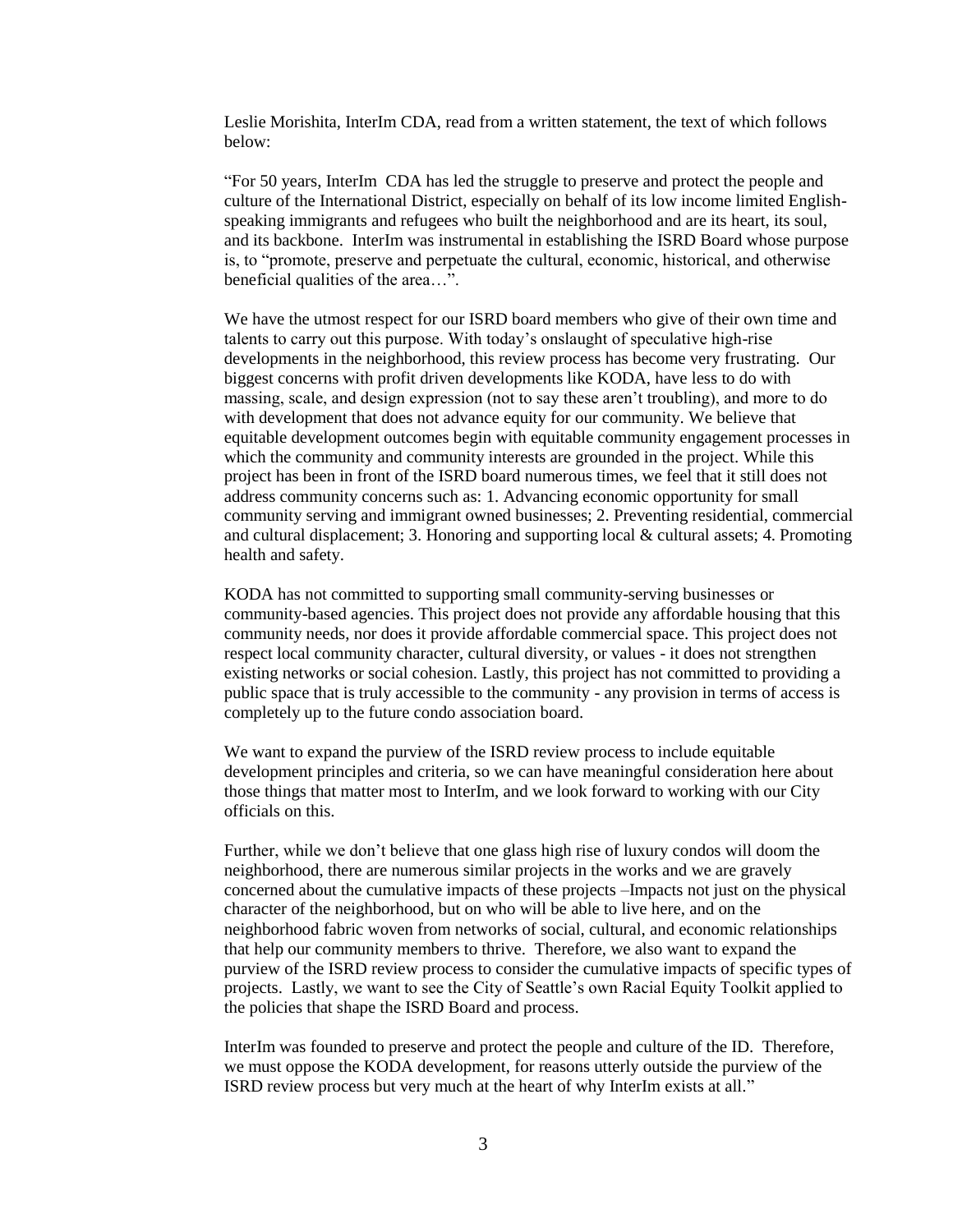Midori Liu asked if community gardens will be included on rooftop.

Mr. Lee said the green roof is a requirement by the City; the specific use will be up to the home owners' association (HOA).

Cynthia Brothers said she echoed and underscored Ms. Morishita's comments. She said there is a lot of concern, there is no affordable housing and this development contributes to the gentrification to a community already in danger. She said there is no commitment to including small businesses. She said the International District has the least public green space in the City; she asked if there will be rooftop accessibility to public. She said the traffic study was 5-6 years old and didn't take into consideration future development, streetcar, pedestrian safety. She asked if there is an updated study. She said the mass, scale and design show no respect for the historic character of the neighborhood. She was opposed and said the design is not responsive to the needs of the existing community.

Gee Chan, who identified herself as a longtime community volunteer, agreed. She said that while she is not opposed to development, KODA developers have shown no interest in blending in with the community. She said she received a mailer advertising the development and there was nothing in the ad about the district. She said they are appealing to people not in the district and asked them to rethink that. She said they are not marketing to the existing community and she doesn't see how the project will serve the community.

James Lee, resident, agreed. He requested an updated traffic study. He said the illustration doesn't recognize 27-story building at Jackson and 5<sup>th</sup> and implications for traffic. He asked if that will be addressed.

Ms. Hsie asked the applicants to respond to the questions about the traffic study.

Mr. Lee, KMD, said the report used the most updated data for this city. They hired traffic consultant Heffron to do the study. He said, from the beginning they wanted a more widened sidewalk but SDOT required they provide provisions for bike lane on S. Main St. He said they have no control over City requirements.

Ms. Frestedt said SDOT hasn't provided details or briefings about the bike lanes yet. She said she would contact SDOT to request information.

Mr. Lee said they can't speak to the proposed Jackson  $\&$  5<sup>th</sup> project as it is not on the map yet.

Board questions: There were no further Board questions.

Board discussion:

#### Height/Bulk/Scale

Ms. Hsie noted that the massing and bulk not changed much since the beginning, but have been refined. She cited SMC 23.66.602 and noted this will be the first building of this height in the district. She said they were successful in delineating the first 5-6 story street wall and setting it apart from above. She said to continue to think about how to blend in with the neighborhood. She said it helps that the massing has been simplified. She noted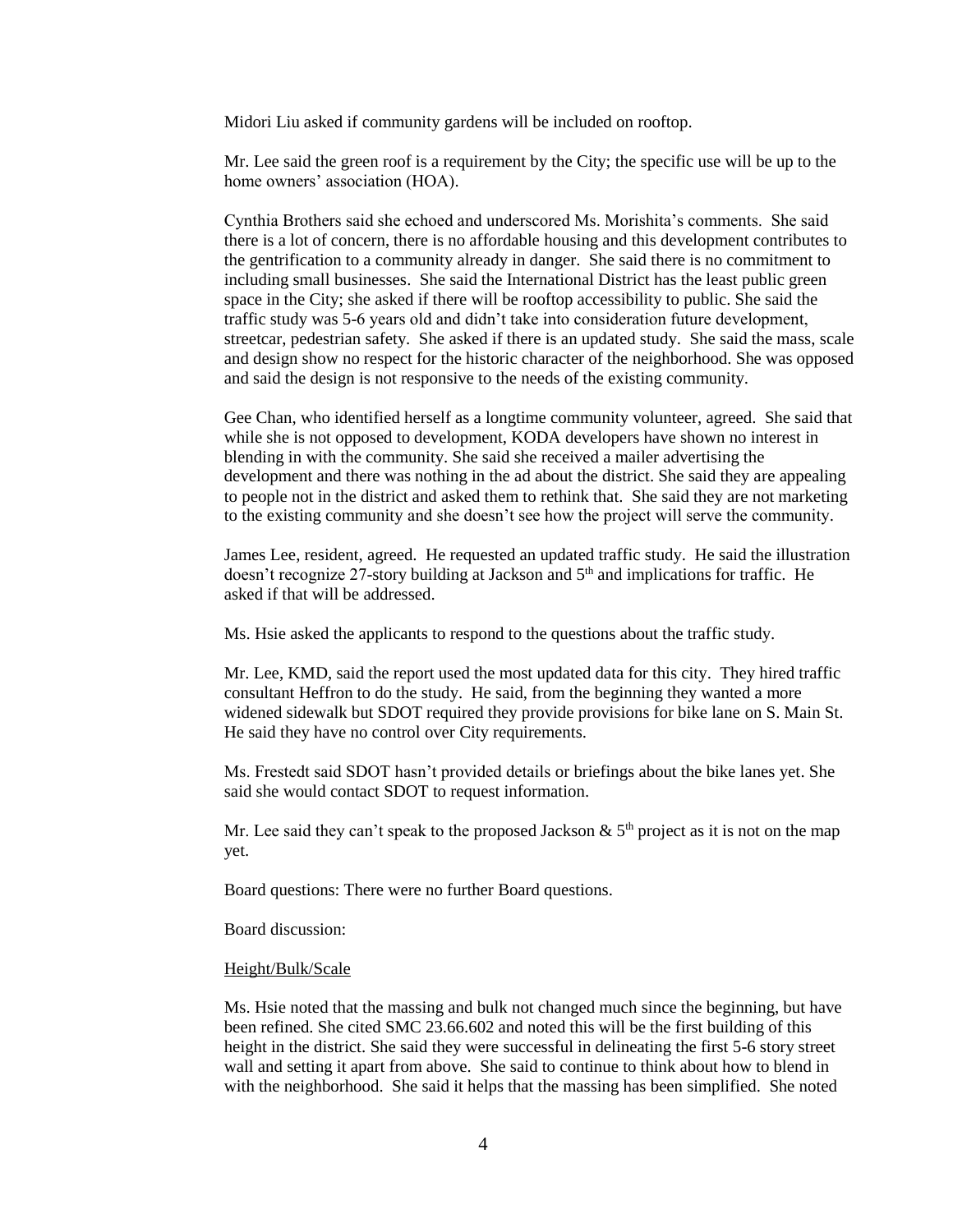the decision to use glass and said she hopes it will fade away and look less heavy. She said they paid attention to the ground floor and thought about activation.

Ms. Chan noted concern about the corner and asked if it will be residential, lobby, or retail.

Mr. McCleary said it is just retail now.

Mr. Legon-Talamoni echoed Ms. Hsie's comments. He said the strategy for delineating the lower portion of the building from the top is an improvement and relates to Hirabayashi Place; it is holding the datum line. He noted the subtle moves in articulation to break down bulkiness. He said the use of more transparent materials above makes it seem lighter, less bulky, less solid. He said the ground floor use meets the goals and objectives of the district – commercial retail at ground level.

Mr. Williams agreed with his colleagues. He was interested in material selection for skin to soften the skyline.

Ms. Hsie asked them to define retail, what it looks like inside, outside, and how it is accessed. She asked them what the lobby will look like 24/7. She said the board seemed to have no issue with the canopy departure and rooftop.

Ms. Frestedt recommended deferment of Departure 2 until questions are resolved.

Ms. Hsie said she appreciated the willingness of the applicant to look at the first 5-6 levels and the approach to soften the top. She said it will look lighter. She noted the punched openings as they move up the building and reiterated that it is an opportunity to reconnect back to the district.

Mr. Williams said that there is opportunity in material selection to transition between downtown core and ID.

Mr. Legon-Talamoni said that now is a good time to introduce place-making elements. Fine details and refinements give identity to district. The Cherry tree blossoms are a nice element; introduce more strategies.

Ms. Chan said she appreciates comments about carrying the datum. That's the only connection she sees.

Ms. Frestedt said that the Board will consider the proposed use for three retail spaces as part of this application; specific tenants will need to come before board for approval.

Action: I move that the International Special Review District Board recommend approval of a Certificate of Approval for Preliminary Design and Use at 450 S. Main St.

The ISRD Board supports the proposed departure #1, as detailed about and in their presentation materials. The approval of departure #1 will result in a canopy depth consistent with others in the District.

The Board directs staff to prepare a written recommendation of approval, based on consideration of the application submittal and Board discussion at the October 9, 2018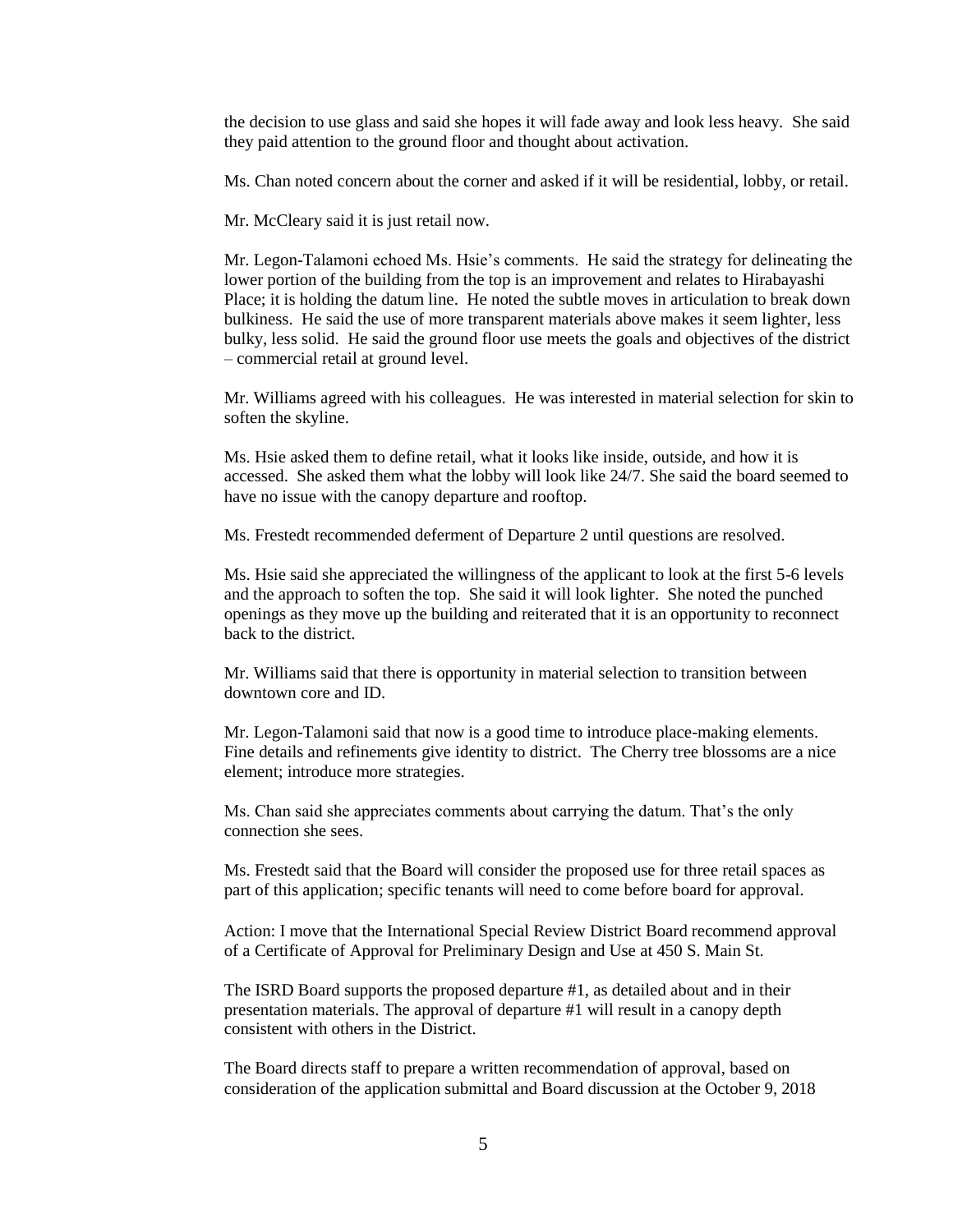public meeting, and forward this written recommendation to the Department of Neighborhoods Director.

This application does *not* include: Exterior building materials, colors and finishes, exterior lighting, construction details, exterior mechanical equipment on the face or rooftop, rooftop mechanical screening, right-of-way improvements or a building sign plan.

As a *condition of approval*, the applicant will submit an application for a Certificate of Approval for Final Design details.

This action is based on the **following applicable sections of the International Special Review District Ordinance:** 

**SMC 23.66.030 - Certificates of approval - Application, review and appeals**

**SMC 23.66.302 – International Special Review District goals and objectives**

**SMC 23.66.306 – International District Residential (IDR) Zone goals and objectives**

**SMC 23.66.320 - Permitted uses**

**SMC 23.66.332 – Height**

### **SMC 23.66.336 – Exterior building finishes**

**General Requirements.** To retain and enhance the visual order of the District, which is created by existing older buildings that provide unique character and form through their subtle detailing and quarter-block and half-block coverage, new development, including exterior remodeling, should respect the architectural and structural integrity of the building in which the work is undertaken, through sympathetic use of colors, material and style. Exterior building facades shall be of a scale compatible with surrounding structures. Window proportions, floor height, cornice line, street elevations and other elements of the building facades shall relate to the scale of the existing buildings in the immediate area.

#### **SMC 23.66.342 – Parking and access**

#### **Secretary of the Interior Standards**

**#9.** New additions, exterior alterations, or related new construction shall not destroy historic materials that characterize the property. The new work shall be differentiated from the old and shall be compatible with the massing, size, scale, and architectural features to protect the historic integrity of the property and its environment.

MM/SC/SLT/EC 4:0:0 Motion carried.

## **100918.3 BOARD BRIEFING**

#### 100918.31 450 S. Main St. - KODA

Following the presentation on Preliminary Design and Use the Board received an informational briefing on Final Design details, including, but not limited to materials/colors/finishes and landscaping.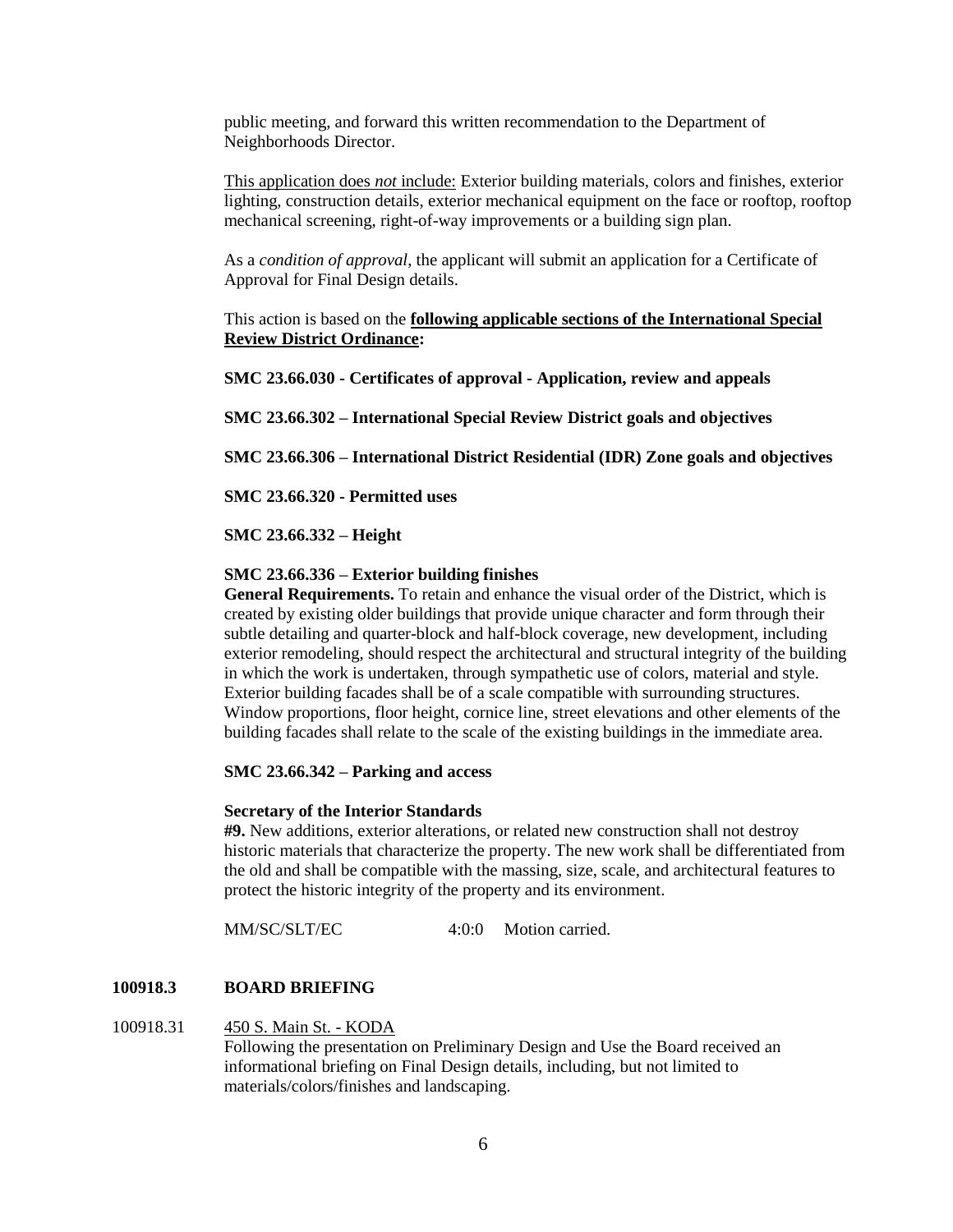Yang Lee, KMD Architects, presented via PowerPoint (detailed report in DON file). He provided photos which he said show the visual order in Nihonmachi; he commented on the 1900s industrial character of the buildings and noted the Addison, Panama Hotel, NP Hotel, HTK and Kubota buildings. He noted tones of grey and brick, simple window mullion lines, clear canopy with steel expression. He indicated the visual order with Hirabayashi Place and noted window proportions, floor to floor height and elevation. He said the base will be fiber cement panel and they propose a more solid material, Equotone, floors 2-6. He said the punched window expression aligns with many buildings in the district.

Jason McCleary, KMD, said two tones of glass will break down the bulk in some portions of the building.

Mr. Lee went over images of the elevations. He said the two tones of glass will create a pattern inspired by a Japanese tea house. He said they explored the visual order of Nihonmachi Square and searched for an aesthetic value and how to present it. He said the Cherry tree is significant in Japanese culture and they plan to use Cherry blossoms on canopy to remember the trees on the site which will be cut down.

Mr. McCleary said they wanted to plant more Cherry trees and the City wouldn't allow it as the Cherry is not on their list of acceptable trees. He said the perforated cherry blossoms on canopy will be backlit. He said a Gingko tree was approved by the City. He said both elements together along with some wood elements at the entry will emphasize connection.

Mr. Lee said that they spoke with Sonny Nguyen, SCIDPDA, and Barb Biondo, Crime Prevention Team (CPT) Officer with SPD, about safety issues and were advised to put lighting at sidewalk, have visibility from front desk, encourage activation, improve alley, reduce recessed doorway. Both said lighting is the most important. He went over how they will implement lighting and said there will be no lighting on the north elevation because of future development. On the  $5<sup>th</sup>$  Avenue S. side columns will be lit; lobby corner will be transparent and brightly lit.

The landscape architect went over proposed landscaping and said there is a power utility duct bank below so they will utilize planter boxes for plants and trees. She identified proposed tree species – Gingkoes on Main Street and Tupelos on  $5<sup>th</sup>$  at grade She said the trees were required by SDOT. She said they were selected for seasonal qualities, but safety was considered as well. She said on the upper level deck they will put in a garden and planting space, green roof with low plantings and taller ones behind that. The library is a viewing garden and there will be a Cherry tree there. The roof is a green roof and mostly low-level landscaping is planned there; there will be usable space for tenants.

#### Signage

Mr. McCleary said there will be entry signage and retail signage will be part of a separate application.

Ms. Frestedt said that with three or more tenants it is advisable to adopt a sign plan.

#### Public Comment:

Don Liu, resident, said it looks good but noted they didn't mention Japanese landscape.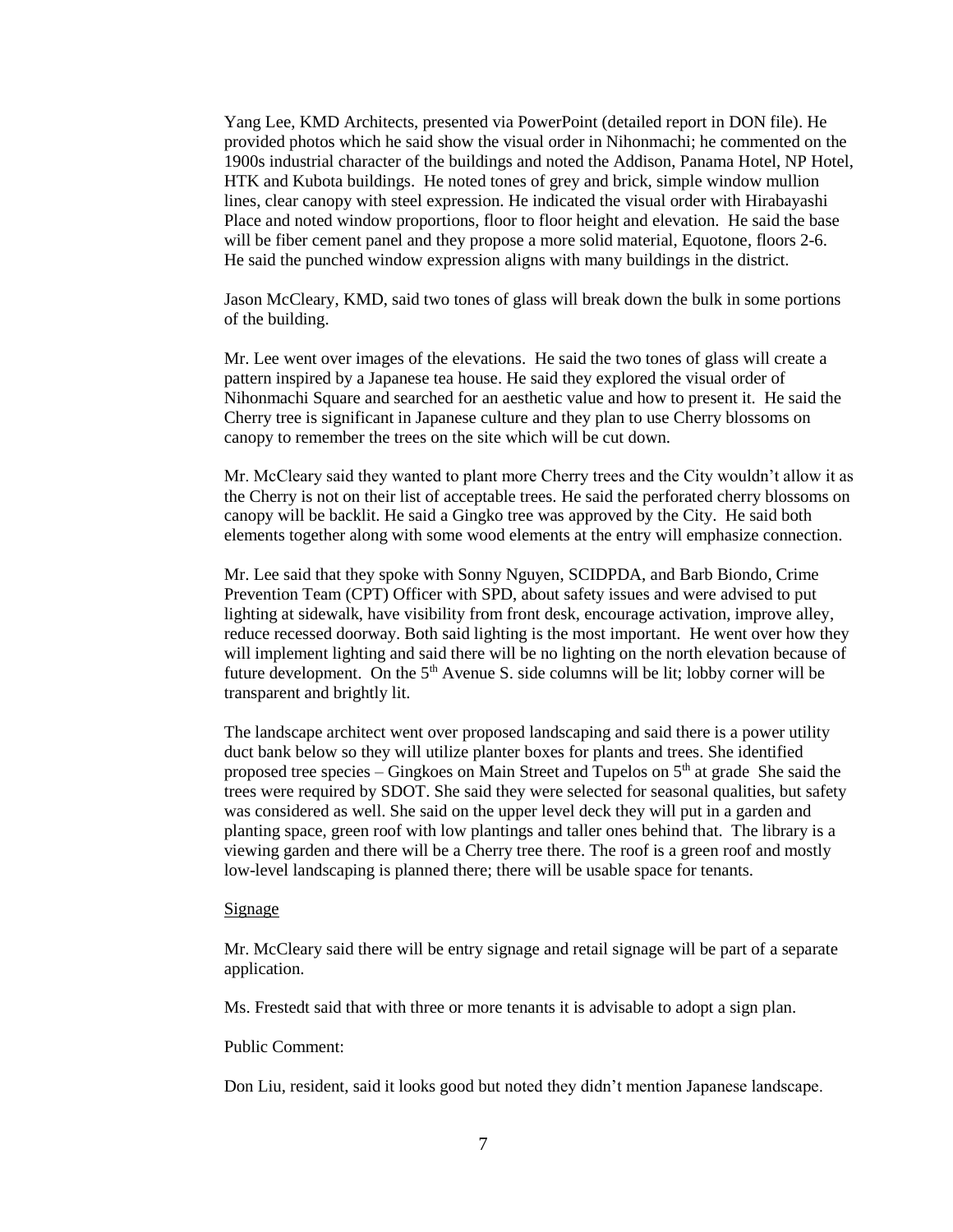Rie Shintani, InterIm asked about use of corner space.

Mr. Lee said that retail is shown. On the interior space they show the possibility of retail because it is not rented out yet. He said to look at the image and said they envision a juicery-type business there. He said there is the possibility to have smaller retail on either corner or a small coffee type shop.

Ms. Shintani said their promotional material is not clear about who they're marketing to

James Lee, resident, said having the lobby be public open space was well-intended but impractical. He said people wouldn't be thrilled to have it open to unwanted activities; it sounds good but, in this neighborhood, it doesn't make sense.

Cynthia Brothers asked what would invite elders to come in and use the space.

Mr. Lee said that Hing Hay park has to have regular power washing because of negative activities happening there.

Nina Wallace, said she was speaking as an individual and that she works at Densho, said they are legitimate concerns. She said that affordable housing is needed, not everyone can afford to live inside. She noted the lack of green space at the ground floor and said she wanted to see more. She wanted to see an acknowledgement of the history and ongoing history of Japanese who are still a part of the community.

Dalen Summer, works at the Wing Luke Museum, noted the lack of response to history of the neighborhood in the presentation. He asked how many Japanese Americans were involved in design process, were consulted, or will live in the building? This proposal had nothing to do with Japanese American history or incarceration and shows a lack of respect.

Board Discussion:

Ms. Chan asked if retail spaces would have planned outdoor seating.

Mr. McCleary said there is limited frontage on the sidewalk and planting width. He said there is no chance of outdoor seating. He said early on they had outdoor garden in front and were told that retail was most important.

Ms. Chan asked if the raised planters at the entry could double as seating.

The landscape architect said it would be a challenge, but they will look at it.

Ms. Chan asked if they will include interpretive language about the Cherry blossom on canopy and why it's important to history. She asked about activation at night.

Mr. Lee said they could provide text or a plaque.

Mr. McCleary said there are 203 units, there will be dog walking (he noted a lack of dog ownership now in rented apartments), there will be a 24-hour concierge who will have direct visibility.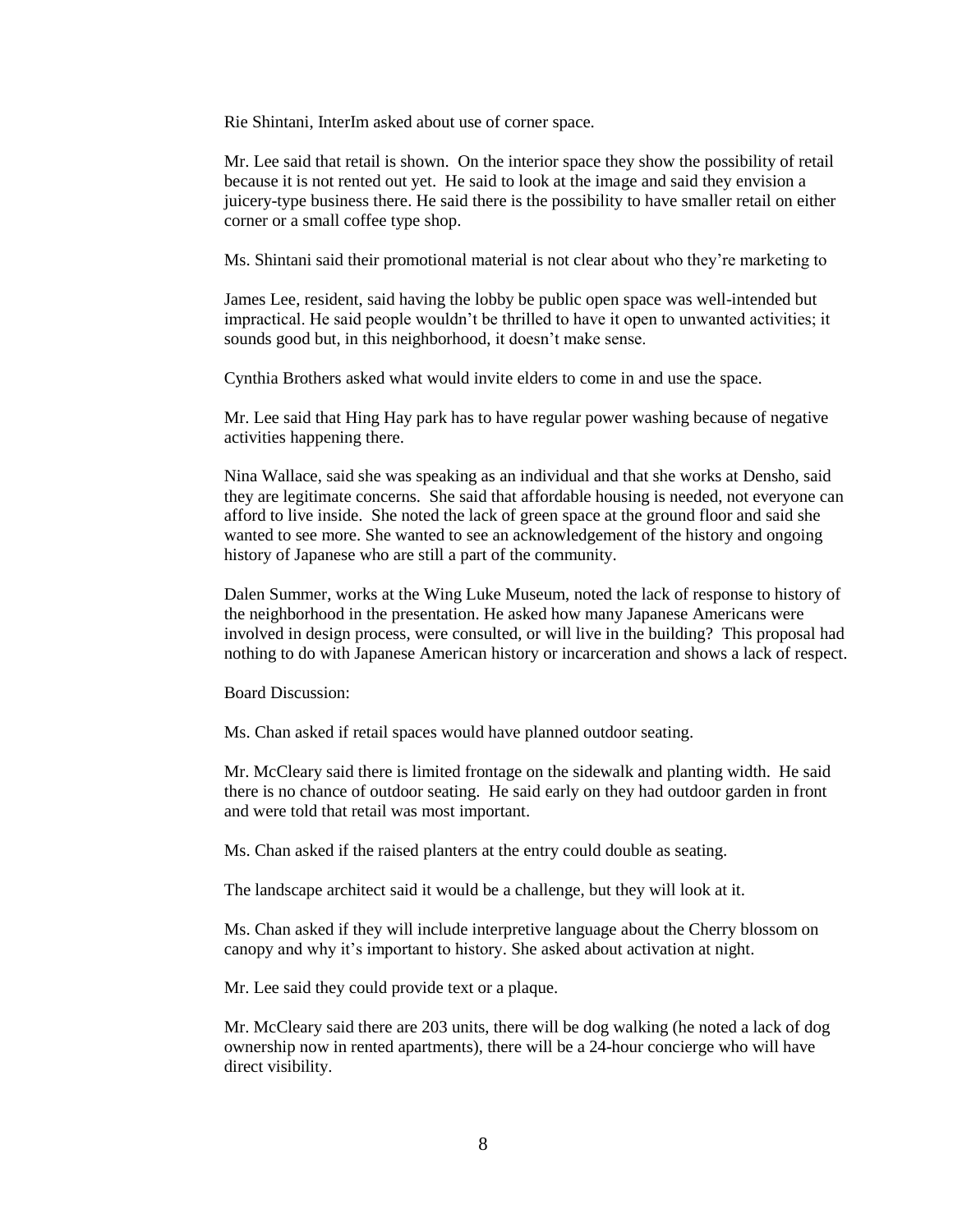Mr. Lee said the cherry blossom lights will light under the canopy and the building will be a destination for the neighborhood to see the lighting. He said the lighting consultant advised they can change the color of the lighting as desired.

Ms. Chan asked if all retail spaces are accessible from exterior.

Mr. McCleary said they are.

Mr. Legon-Talamoni asked the thickness of the canopy material.

Mr. Lee said there are two types: thin steel plate over  $5<sup>th</sup>$  Avenue opening and the one on Main has I-beam inside covered by steel plate.

Mr. Legon-Talamoni was concerned about material choice at pedestrian level. He appreciated the tie back to industrial, but the cladding seems a bit cold and harsh. He asked if other options were explored. He asked if wood at pedestrian level could be explored.

Mr. Lee showed a sample of the proposed wood and said it has been treated with vinegar and guaranteed to last 25 years. He said it is what they propose for exterior elements.

Ms. Frestedt asked for information on the Equotone cladding.

Mr. Lee said this is an alternative to brick. He said it is a higher quality cladding and can be installed up to 17 stories. He said the elevator core will have a fluted texture and the elsewhere on the building will be smooth. He went over material at the tower level, streetscape, and signage

Mr. Williams said at the pedestrian level there is opportunity to have transition between downtown community to low rise community, to meet both worlds. He encouraged outreach to community in a manner to foster and develop trust in the project in the ID and in future projects.

Ms. Hsie agreed. She said the bones are there. It is a modern experience of industrial style. She appreciated the use of Equotone and noted it is a better-quality material. She cited SMC 23.66.302. She had no problem with cherry blossom and noted it reference trees that used to be there. She encouraged to approach every access with lens of welcoming people of Asian descent here. She said the 5' spacing on the storefront design is generic and they have an opportunity to do something unique. She said it is great they are using a warmer material like wood at the entry but said she didn't understand the entry and how it works. She said it looks like the wood piece is a barrier because people have to go around it. She asked to explore seating there.

Ms. Chan suggested exploration of seating not designed for sleeping.

Mr. McCleary noted challenges with grade.

Mr. Hsie asked if there is an opportunity for landscaping in the flat area.

Mr. McCleary said it is yet to be defined.

*Mr. Williams left at 6:35 pm.*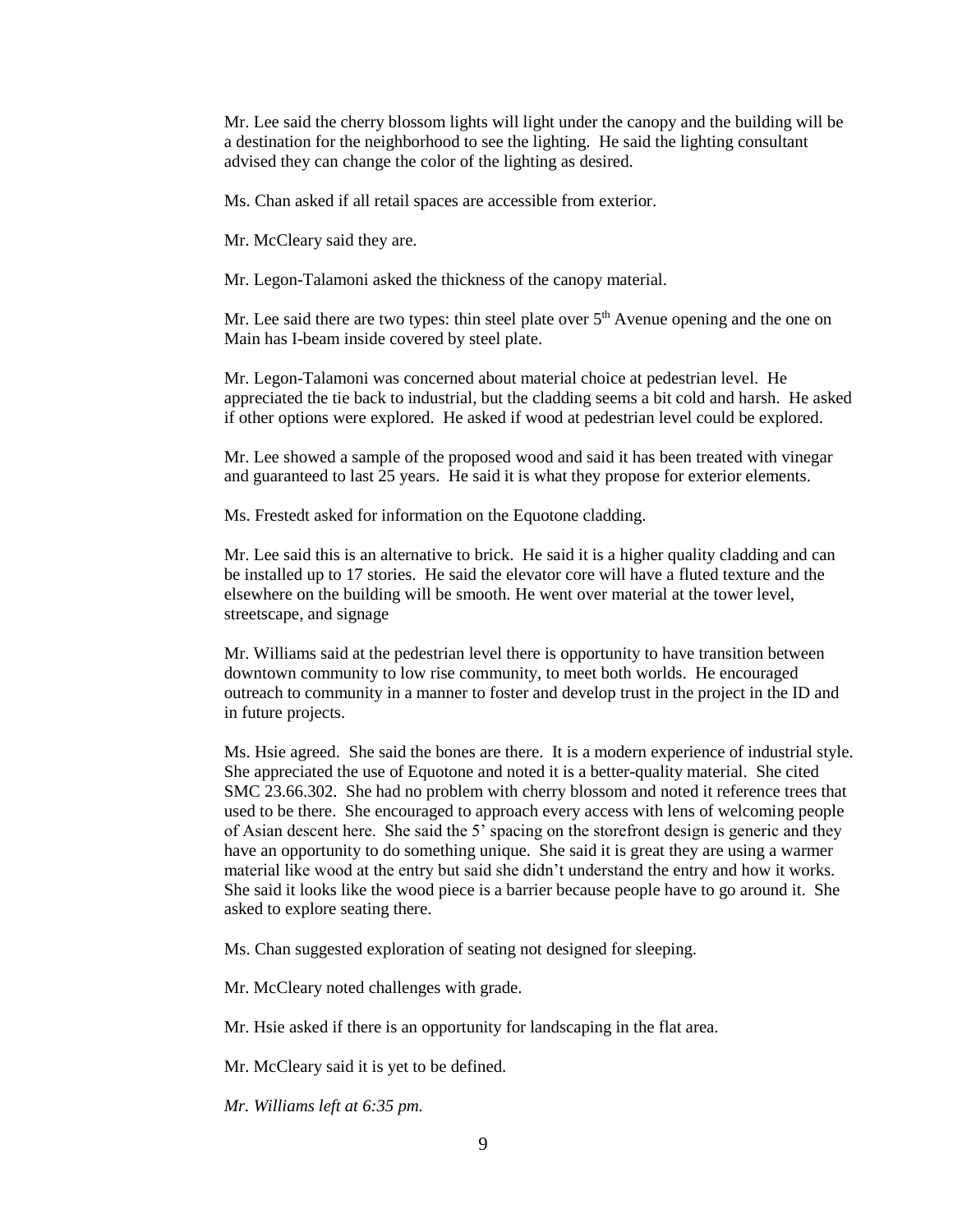Ms. Hsie asked about live-work unit access.

Mr. McCleary said they may not do the build out until it is purchased to let the owner determine how to use the space.

Ms. Hsie noted opportunity to extend cherry blossoms further.

Mr. Lee said it might conflict with entry where there are many things happening.

Ms. Hsie said it is worth looking at. It seems minimal and if you are doing the gesture, do it all the way. She said they could do lovely column wraps with same strategy.

Mr. Legon-Talamoni agreed and said to continue all the way through. He said maybe only part is lit and another part is an impression. He wondered if light could be projected on the sidewalk.

Ms. Hsie asked proposed storefront color.

Mr. Lee said charcoal; only the canopy will be black.

Mr. Legon-Talamoni asked about signage strategy and said that could inform canopy.

Mr. Lee said they are working with signage consultant.

Ms. Hsie said to come back with profile of canopy when they come back with signage.

Mr. Legon-Talamoni asked if there is different opacity of glass in podium as well. He said it is a nice strategy to tie into teahouse typology.

Ms. Hsie asked the meaning of KODA.

Mr. Lee said a Japanese tree or rice field.

Ms. Hsie encouraged them to think about signage and think carefully about the font and the use of Japanese characters that correspond.

#### Landscape

Ms. Hsie noted the great comments by the public. She said she supported the proposed use of Gingko. She said there should be more influence by Japanese gardens and landscaping. She said the sculptural stone piece should be influenced by Japanese aesthetic as well.

Mr. Legon-Talamoni said to be mindful of ratio of landscape to transparency. He said to explore strategies to help person feel invited in, especially to elders walking by.

#### Lighting

Ms. Chan noted safety and suggested retail that stays open later to add activation.